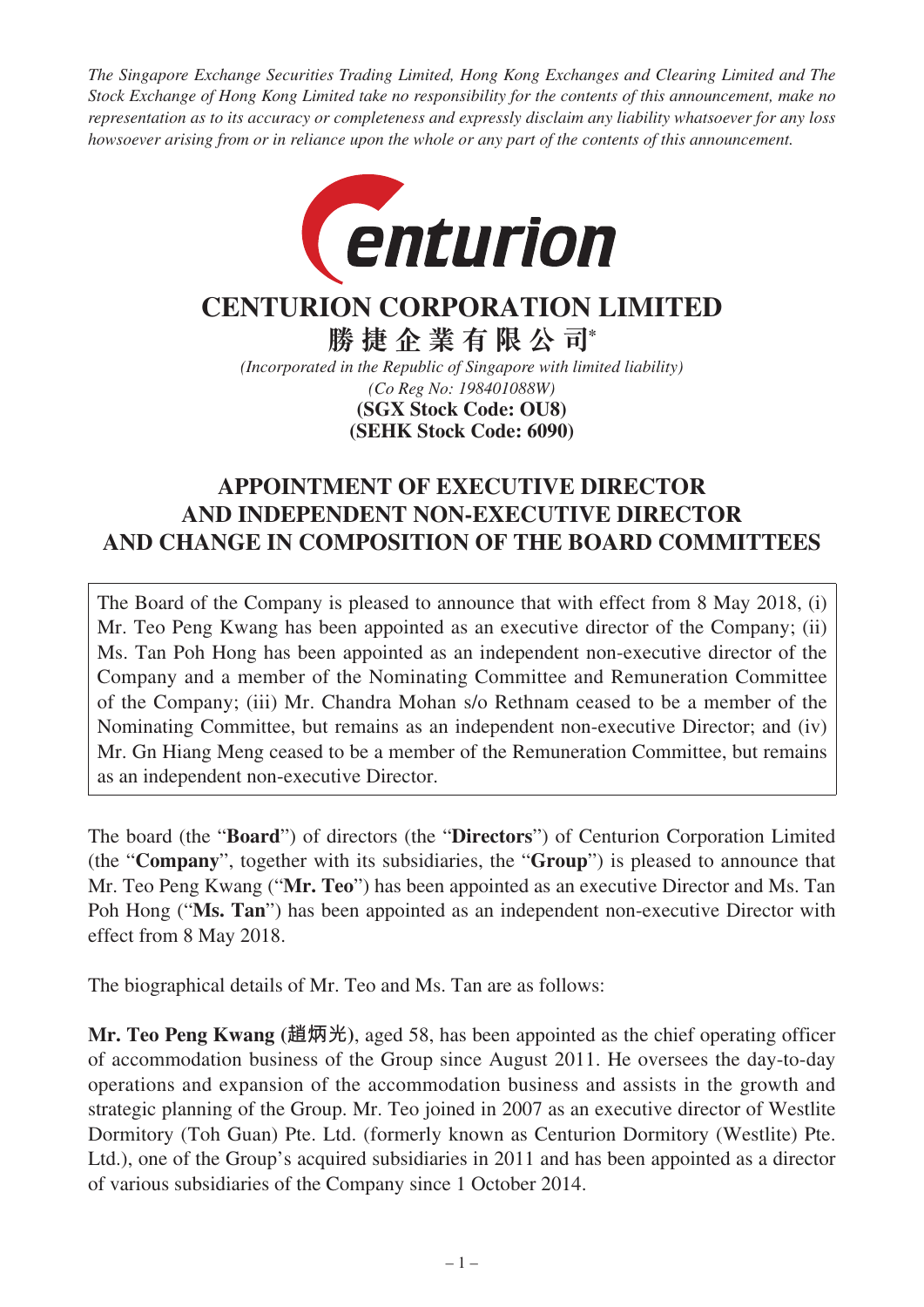Mr. Teo has over 20 years of development and management experience in the property and workers accommodation business. He has been the vice president of Dormitory Association of Singapore Limited since July 2015 and previously was the president of the same association from October 2012 to June 2015. He has also been an independent trustee of the board of trustees for the Migrant Workers' Assistance Fund since November 2014. Prior to joining the Group, Mr. Teo was a director of Maxi Global Management Pte Ltd, a company which then provided housing services for foreign workers, from March 2009 to April 2011. He was also a director of Maxfresh Leisure Pte Ltd, a company principally engaged in the rental services of fishing boats, from August 2010 to April 2011. Mr. Teo was also a director of Intertrade (S) Enterprise Pte. Ltd., a company principally engaged in chemical trading, from January 2006 to July 2007.

Prior to 2011, Mr. Teo owned and managed various businesses in Singapore including real estate and construction business. He was a director of Westlite Toh Guan, which was involved as a workers dormitory from July 2007 to April 2011, a director of ISO Industry Pte. Limited from March 2006 to February 2011 and Maxi Consultancy Pte. Limited from December 2008 to January 2010. Mr. Teo was also a director at Pointbuilt Pte. Limited from May 2008 to February 2011, Serangoon Garden Staff Apartment Pte. Ltd. from March 2009 to August 2011 and Swissplan Dormitory Management Pte. Limited from September 2007 to April 2011.

Mr. Teo completed his primary school education in 1972 at River Valley Primary School.

Mr. Teo has in August 2017 entered into an employment contract with the Company as chief operating officer of the accommodation business of the Group for an initial term of three years (supplemented by a side letter in May 2018 in relation to his appointment as an executive Director). His service can be terminated by either party giving three months' written notice to the other. Mr. Teo shall hold office as Director until the next annual general meeting of the Company after his appointment and shall then be eligible for re-election at that meeting. He is subject to retirement by rotation at least once every three years and re-election in accordance with the Constitution of the Company. Mr. Teo will be entitled to an annual Director's fee of S\$10,000. In addition, as the Chief Operating Officer of the Group, he is entitled to a monthly salary of S\$23,752 (comprising of two components, S\$21,376.80 being the fixed component and S\$2,375.20 being the flexible component, which is subject to yearly review by the Company), transportation allowance and a year-end profit sharing to be calculated according to the profits arising from the Group in the relevant financial year. His emolument is determined having regard to the scope of responsibility and accountability, his experience and abilities, the Company's performance, market practice and prevailing market conditions.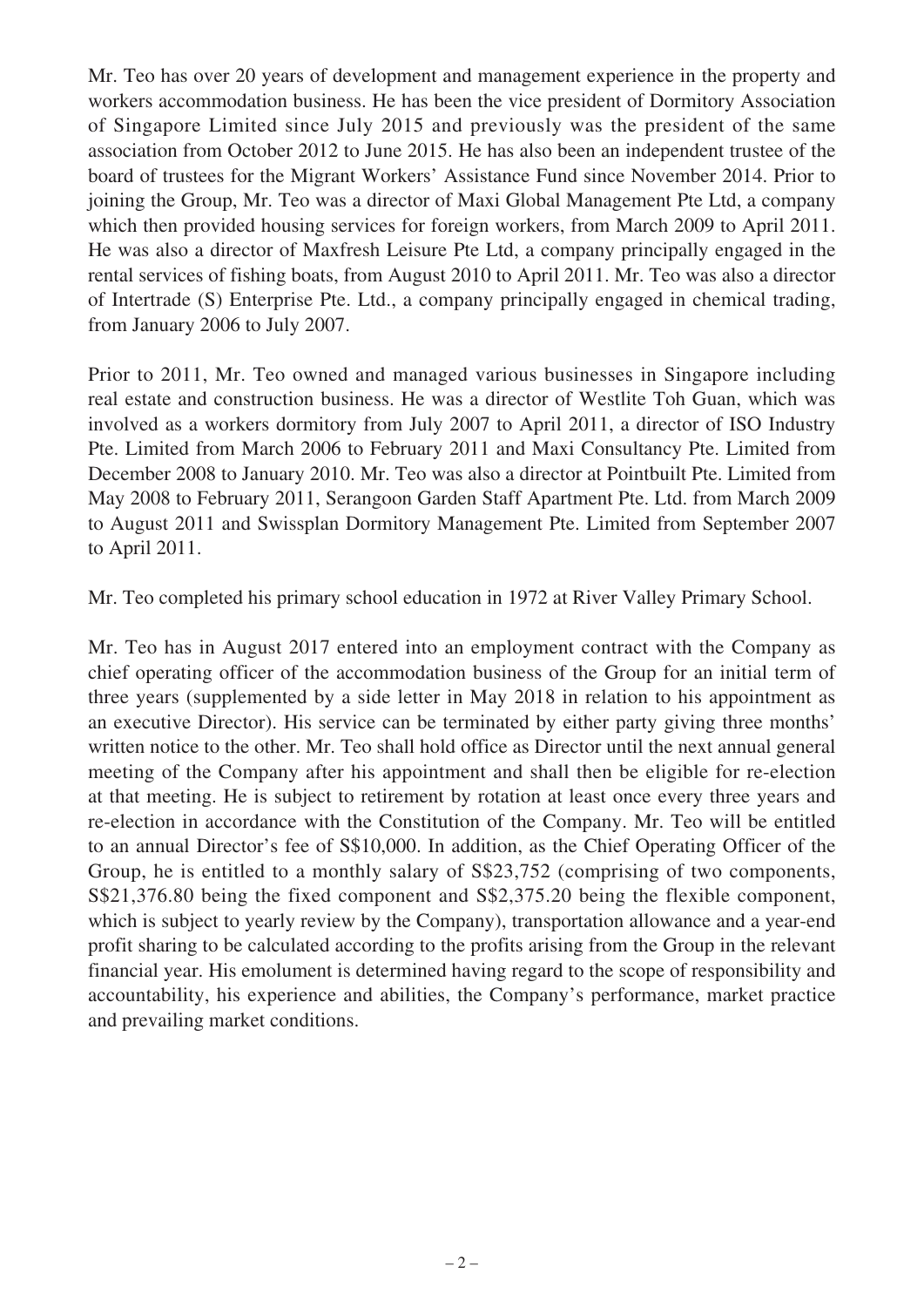Mr. Teo does not have any relationship (including immediate family relationship) with any Directors, senior management or substantial or controlling shareholder of the Company. Mr. Teo does not have any current or past directorship held in the last three years in public companies the securities of which are listed on any securities market in Singapore, Hong Kong or overseas. As at the date of this announcement, Mr. Teo holds the beneficial interest of 63,723,330 shares, representing 7.58% of the total issued shares of the Company, within the meaning of Part XV of the Securities and Futures Ordinance (Chapter 571 of the Laws of Hong Kong).

In or around the late 1990s to the early 2000s, Accounting & Corporate Regulatory Authority ("**ACRA**") had issued various summonses against Mr. Teo, being a director of five Singapore incorporated companies, in respect of non-compliance by these companies of their filing obligations under the Companies Act of Singapore. Mr. Teo pleaded guilty and was fined and disqualified by The Registrar of Companies and Businesses in 2002 from acting as a director for five years pursuant to Section 155 of the Companies Act.

However, Mr. Teo had inadvertently failed to resign from his directorship in three of the Singapore incorporated companies and two of which were subsequently struck off from the register of companies. In or around 2005, Mr. Teo received an ACRA summons in respect of the non-compliance by the remaining one of the aforementioned Singapore incorporated companies of its filing obligations under the Companies Act. Mr. Teo pleaded guilty and was fined and subsequently resigned as a director of such company in late 2005. From 2006 to 2010, Mr. Teo assumed directorships in various other Singapore incorporated companies and this had been in breach of Section 155 of the Companies Act as confirmed by ACRA. ACRA has then issued a written warning notice instead of proceeding with prosecution action against Mr. Teo.

Mr. Teo subsequently sought clarification from ACRA and pursuant to a letter from ACRA in July 2011, ACRA stated, inter alia, that if Mr. Teo is no longer disqualified, as appears to be the case from the facts disclosed, he may accept new appointments as director in either private and/or public companies.

Despite the above, having considered Mr. Teo's performance and contribution to the growth of the dormitory business of the Group, the Board is of the view that Mr. Teo has the requisite experience and capabilities to assume the responsibilities as an executive Director.

Save as disclosed above, there is no other information which is discloseable pursuant to any of the requirements under Rule 13.51(2)(h) to (v) of the Rules Governing the Listing of Securities on The Stock Exchange of Hong Kong Limited (the "**Listing Rules**"); and there are no other matters that need to be brought to the attention of the shareholders of the Company in relation to the appointment of Mr. Teo as an executive director of the Company.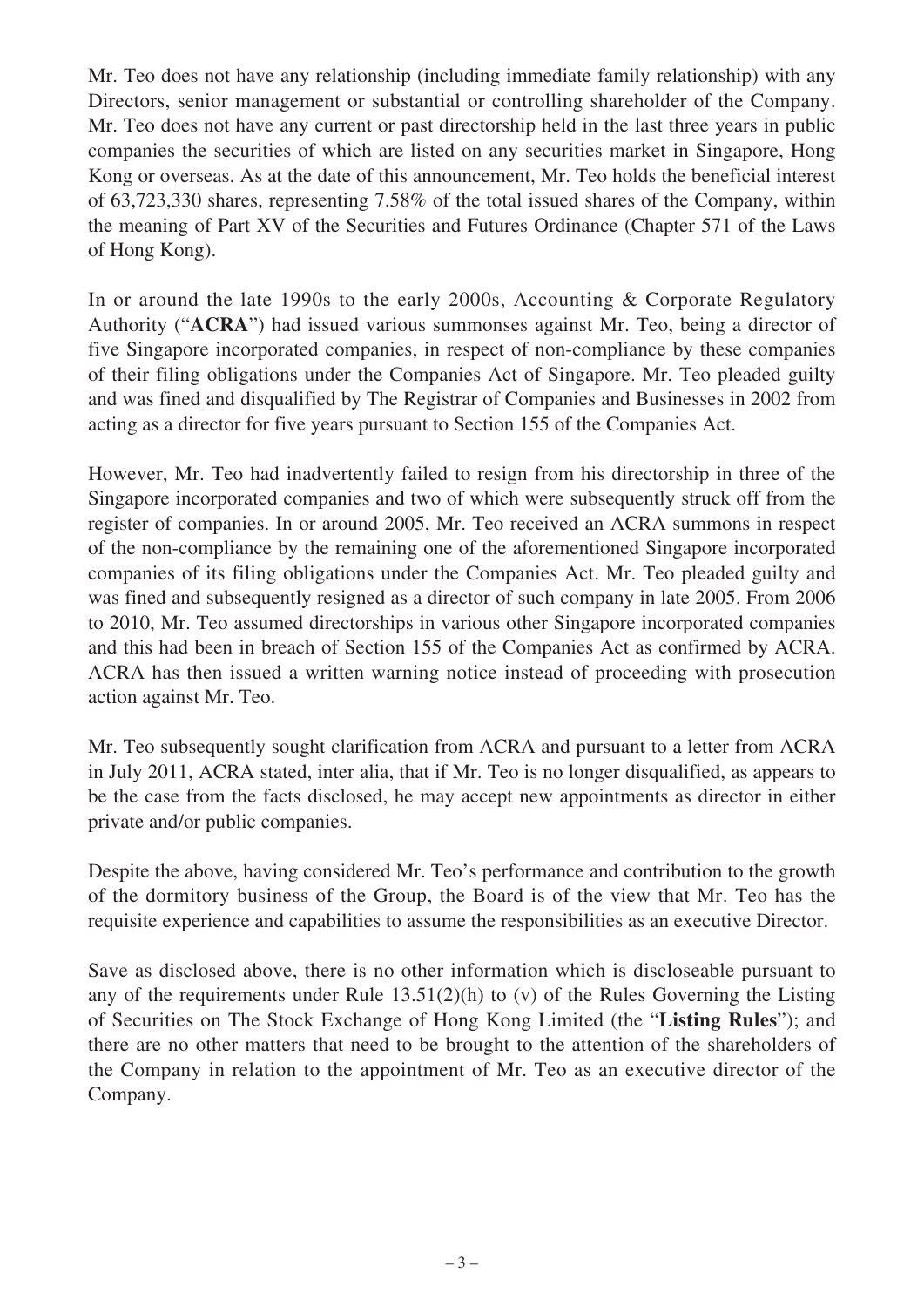**Ms. Tan Poh Hong (陳寶鳳)**, aged 59, was the chief executive officer of Agri-Food & Veterinary Authority ("**AVA**") of Singapore from May 2009 to September 2017 and was responsible for the implementation of the organisation's policies and strategies.

Prior to her appointment at AVA, Ms. Tan was the deputy chief executive officer of the Housing and Development Board ("**HDB**") from September 2004 to March 2009 where she was responsible for the planning, development and management of HDB properties. Ms. Tan also held various leadership positions in the HDB, including as a director of corporate development.

Ms. Tan is a fellow with the Centre for Liveable Cities, council member of the Singapore Red Cross and a board member of the Industrial & Services Cooperative Society Ltd. Ms. Tan has been appointed an independent director of Sheng Siong Group Ltd., a company incorporated in the Republic of Singapore whose shares are listed on Mainboard of The Singapore Exchange Securities Trading Limited (SGX: OV8), since 5 January 2018. On 5 March 2018, Mr. Tan has become a board member of Barramundi Asia Pte Ltd.

Ms. Tan obtained a Bachelor of Science (Honours) in Estate Management from the National University of Singapore, and a Master of Business Administration (with Distinction) from New York University. She was awarded the Public Administration Medal (Gold) in August 2013, and the Public Service Medal in August 1999 by the Singapore Government.

Ms. Tan has entered into a letter of appointment with the Company for an initial term of three years commencing from 8 May 2018 which can be terminated by either party giving one month's written notice to the other. Ms. Tan shall hold office until the next annual general meeting of the Company after her appointment and shall then be eligible for re-election at that meeting. She is subject to retirement by rotation at least once every three years and re-election in accordance with the Constitution of the Company. Ms. Tan will be entitled to a director's fee of  $S\$ 59,500 per annum subject to annual review by the Remuneration Committee and the Board and approval by shareholders of the Company in general meeting. Save for the director's fee, Ms. Tan is not expected to receive any other remuneration for holding office as an independent non-executive director.

Ms. Tan does not have any relationship (including immediate family relationship) with any Director, senior management or substantial or controlling shareholder of the Company. Save as disclosed above, Ms. Tan does not have any current or past directorship held in the last three years in public companies the securities of which are listed on any securities market in Singapore, Hong Kong or overseas. As at the date of this announcement, Ms. Tan does not have any interest in the shares or underlying shares of the Company or its associated corporations within the meaning of Part XV of the Securities and Futures Ordinance (Chapter 571 of the Laws of Hong Kong).

Ms. Tan has confirmed that she has met the independence guidelines set out in Rule 3.13 of the Listing Rules.